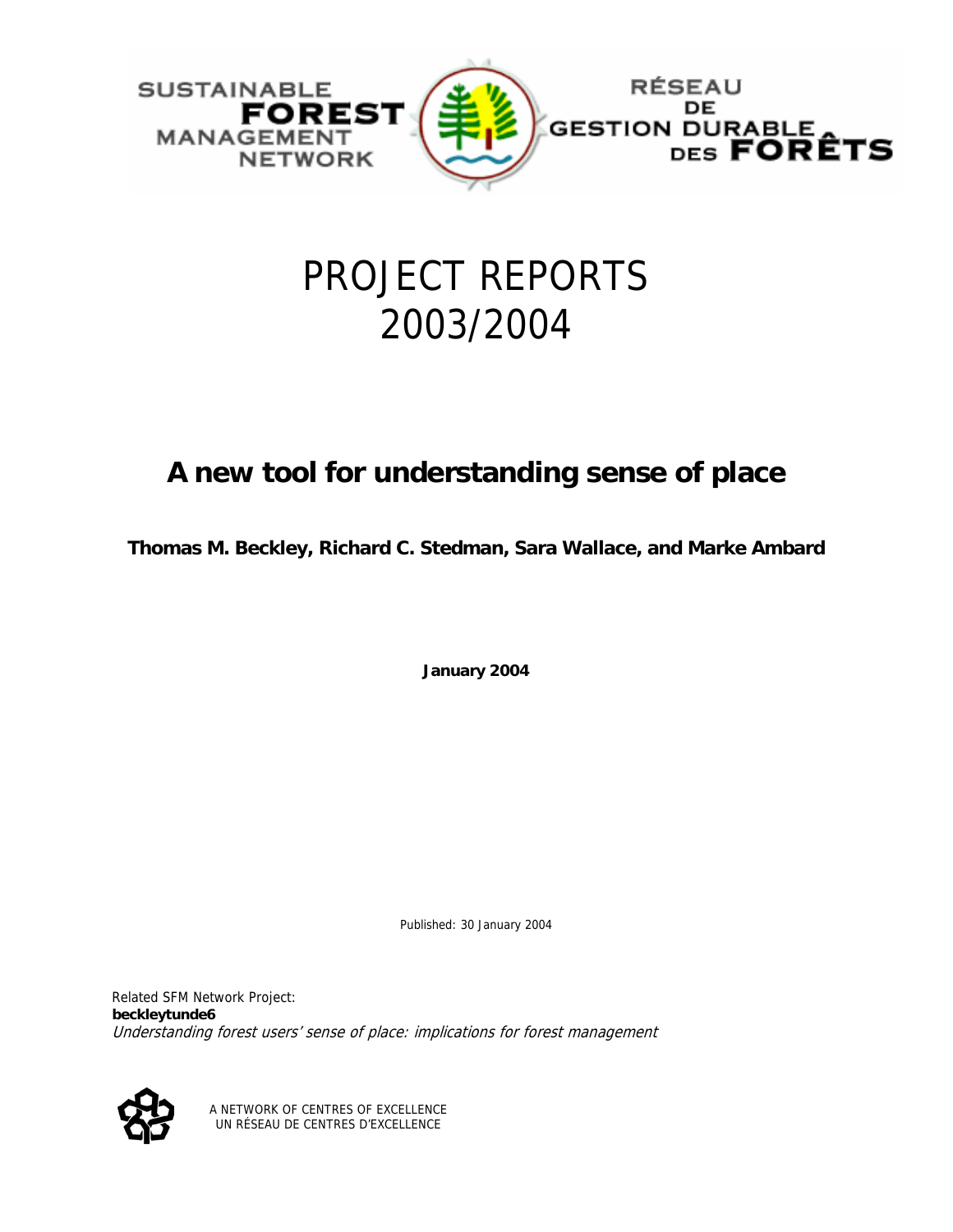# Understanding Forest Users Sense of Place: Implications for Forest Management

A new tool for understanding sense of place

Thomas M. Beckley<sup>1</sup> Faculty of Forestry and Environmental Management University of New Brunswick

Richard C. Stedman Department of Agricultural Economics and Rural Sociology The Pennsylvania State University

Sara Wallace Faculty of Forestry and Environmental Management University of New Brunswick

> Marke Ambard Department of Rural Economy University of Alberta

Key words: Sense of place, place attachment, place meanings, ecological attachment, socio-cultural attachment, photo-assisted methods.

### January 2004

 $\overline{a}$ 

<span id="page-1-0"></span><sup>&</sup>lt;sup>1</sup> Corresponding author. Send correspondence to P.O. Box 44555, Fredericton, NB, E3B 6C2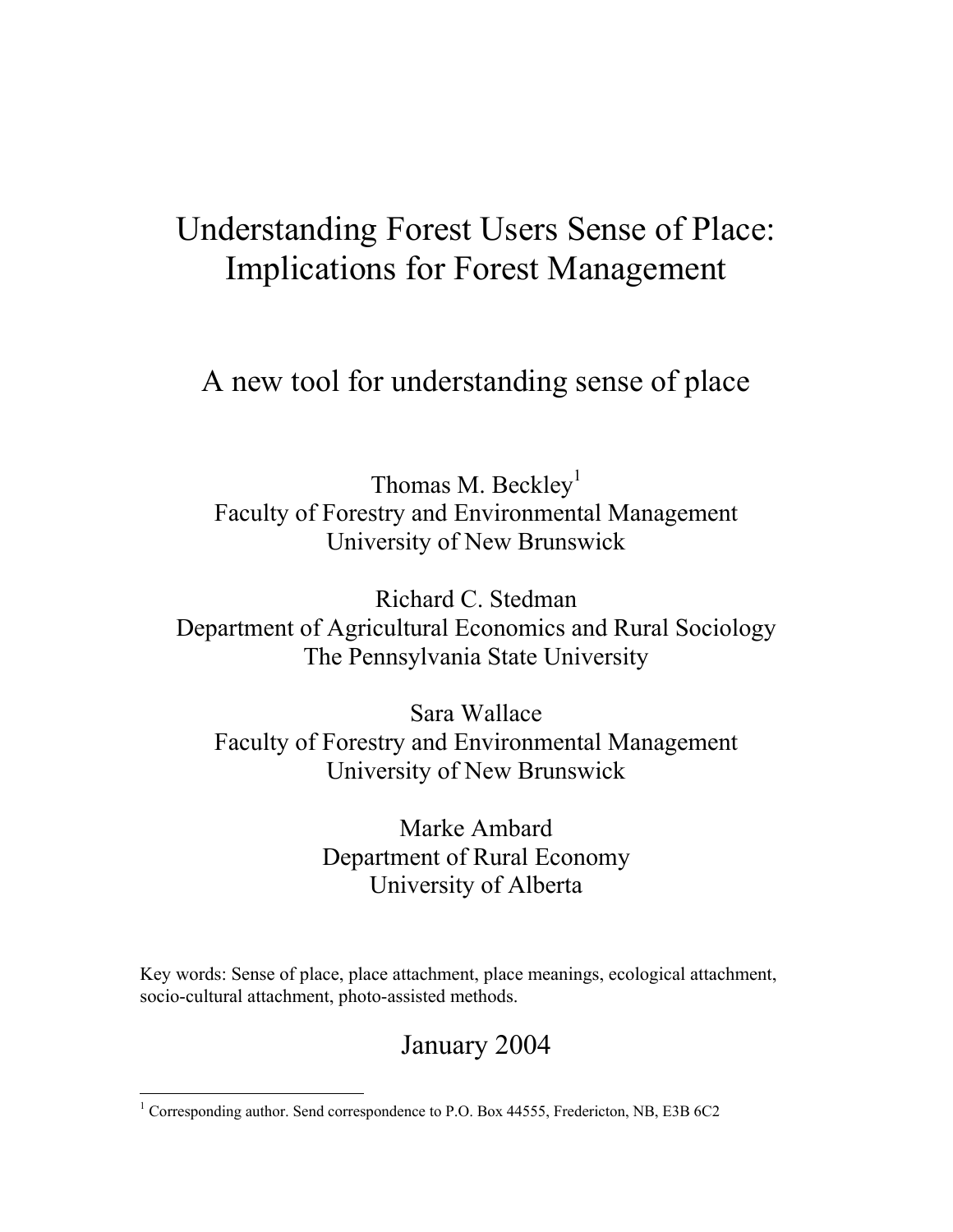#### Introduction:

The primary goal of this research was to achieve a better understanding about how people relate to their "home place". In particular we set out to examine whether one can determine the degree to which people are attached to socio-cultural aspects of place (kin and friendship networks, institutions, and infrastructure) versus ecological aspects of place (forests, water, recreation places, flora and fauna). The main success in this project was the creation of an innovative method for understanding sense of place. Presentations of our work to date in conferences across Canada and the United States have generated a great deal of interest. We are confident that others will soon be using photo-assisted methods similar to the one we developed to better understand sense of place and to assist in forest management planning.

Among our findings are that inter and intra-regional variation exists in place attachment. As well, place attachment is a multi-dimensional phenomenon. For many of our participants, it was difficulty to isolate a single, predominant factor for a given object of place attachment. For example, an individual would express attachment to a lake scene because of 1) the inherent aesthetic appeal of the scene, b) the recreational potential it offered (e.g. fishing, boating), and c) personal history associated with the site (e.g. past experiences shared with family or friends at the site). Another relevant finding is that very few respondents identify forests explicitly as objects of place attachment. However, many identified sites in forested settings. This fact, taken with the reality of the multidimensionality of place attachment, does have implications for forest management. Efforts to address purely aesthetic aspects of forest users concerns may not be a sufficient condition to boost satisfaction with management practices. Other aspects may also be important (e.g. recreation opportunities, recreation infrastructure, wildlife, etc.). Another significant finding indirectly related to forest management is simply that socio-cultural aspects place are more important than ecological elements.

#### Research Objectives

The specific, stated research objectives of this project were to delve deeper into what particular attributes of places are important in providing meaning to local residents. Our feeling as we commenced this work was that other work in this area was conceptually strong but empirically weak. Our intent was to develop a method for data collection that would allow us to be more empirically precise about what place attachment means at the individual level. Through our photo-assisted method we have helped people clearly articulate what it is about the places they live that attach them to those places. Specifically, we address the following questions in the research:

(1) How is sense of place and its constituent elements (attachment, satisfaction, and meanings) produced through personal experience with both socio-cultural and biophysical/ecological attributes of the spatial setting?

(2) How does sense of place vary (a) between and within spatial settings, as a function of the physical landscape or forest management regime; (b) within spatial settings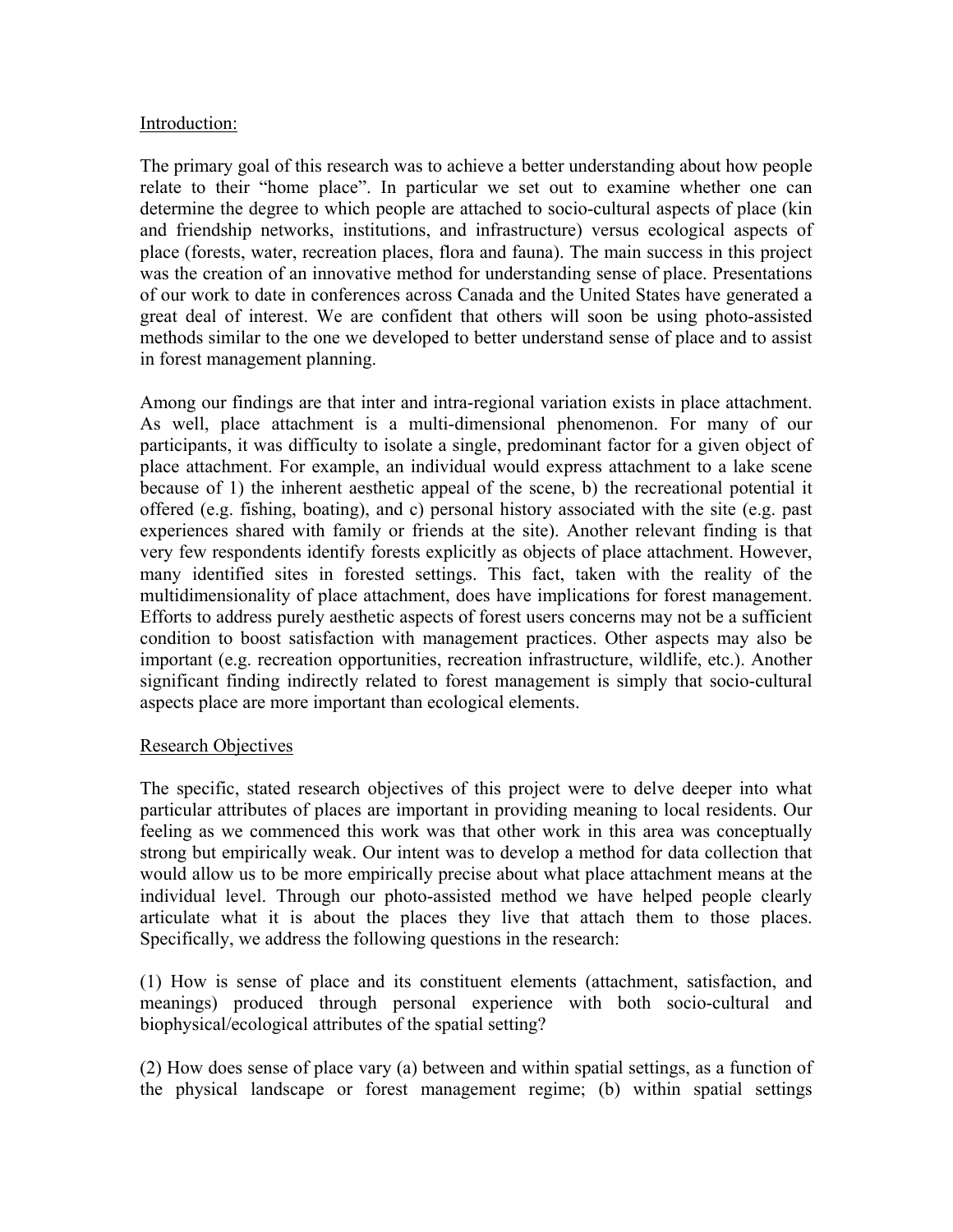(according to differences in social actors, such as dependence on the forest sector for employment, time spent in the setting, knowledge of the setting, etc).

(3) How do broader forest values and cultural differences affect sense of place? Are values such as biocentrism typically manifested in place meanings that reflect these values, do place attachment and satisfaction levels differ for people with biocentric versus anthropocentric orientations?

#### Key Findings

The most important aspect of this project was the development of an innovative method for studying and understanding sense of place. We created a photo-assisted research method and employed the method in six different communities across Canada. The photo-method consists of recruiting volunteers to participate in a 3-staged process. First, recruits are given an orientation to the project and instructions. At this orientation we distributed 24-exposure, disposable cameras to each volunteer and gave them instructions to take two photographs each of the 12 things that most attached them to their community and/or surrounding area. We asked for two photographs of each thing to increase the chance of obtaining a quality, usable photograph and to limit the total number of photographs in our database. At times it was a challenge to convey the nature of the assignment without leading the participants or planting ideas about what to photograph. We gave oral instructions, but a detailed set of instructions were also provided with a copy of the consent form that respondents kept (see Box 1). For example, we told them that they could photograph places, people, or things, that they could take photographs of things to represent people, such as a friend's house to represent the friend if they were uncomfortable asking people permission to photograph them. We instructed participants to try to distribute their total set of photographs to reflect their overall attachment to the place. For example, if they felt mostly attached to the people in a place, as opposed to the landscape, they allocate more of their 12 shots to photographs of people.

The second stage of the project was for the participants to go out in their communities and in the surrounding landscape to take their photographs. Once this was done, we developed two sets of their photographs and arranged an interview time. The third stage consisted of interviews with the participants about their personal history in the community as well as questions regarding their overall attachment to the place. We also asked them to describe each of their photographs and why they took them (e.g. what sort of attachments and meanings they represented). Interviews generally lasted between 45 minutes to two hours. It was in the detailed descriptions of the individual photographs that the best material on place attachment and place meanings emerged. We recorded the interviews with digital audio recorders so that we could transcribe their quotes for future data analysis.

When the field work was completed, research assistants transcribed interviews and created a database with the photos and the participants' verbatim text. All four researchers collaborated to the create categories that we used to classify the data. It was a negotiated process that balanced the overall goal of comparing social-cultural aspects of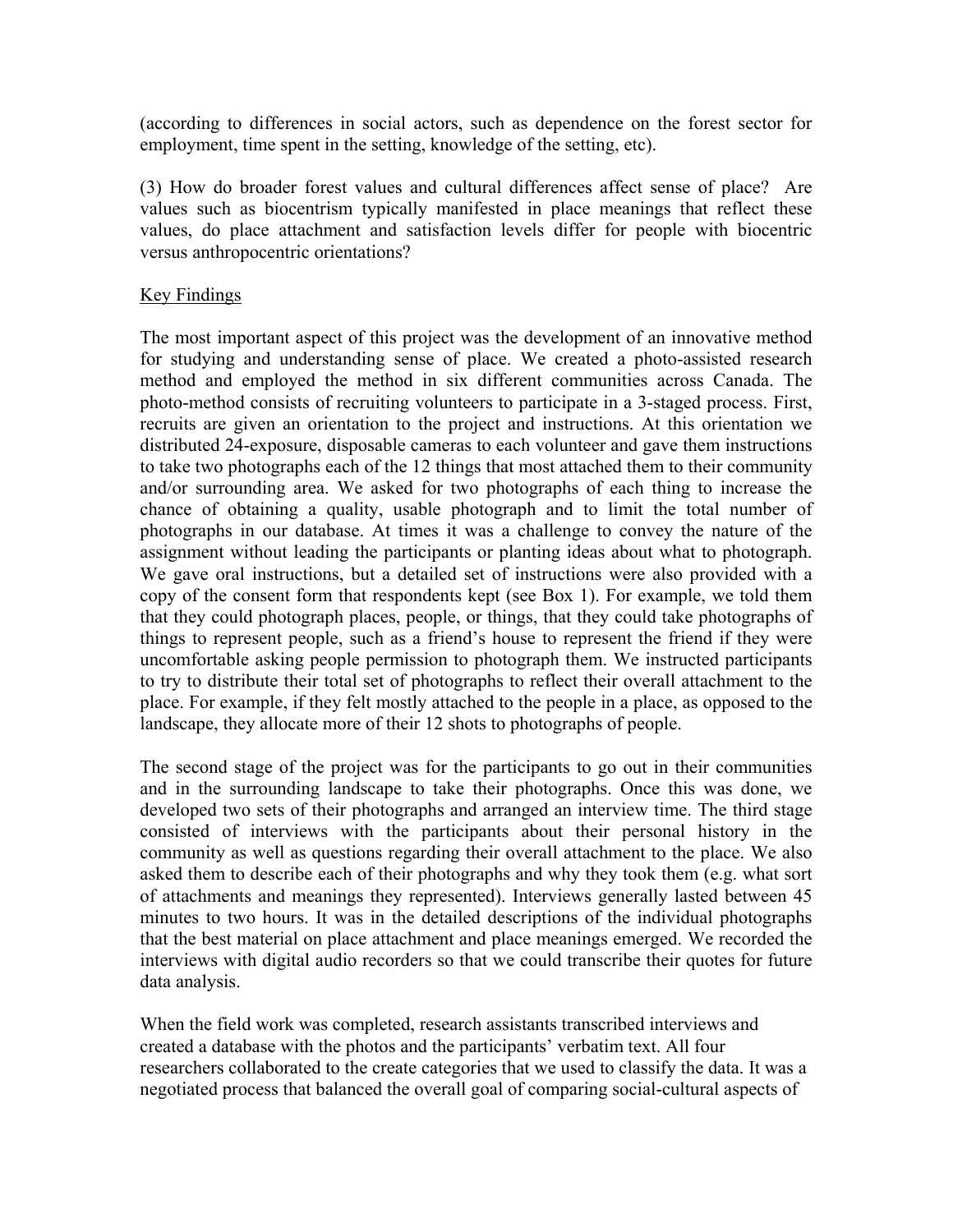place attachment with the field staff's close association with the data and their intuitive sense of what categories would make sense. In this way, the category creation was a mix of a grounded theory approach, in which categories emerge from the data, and a more hierarchical, expert approach, where the categories are predetermined by the researchers. We ended up with 12 categories, six related to socio-cultural aspects of attachment and six related to ecological aspects of attachment (see Table 1).

| Category                       | Socio-cultural or | <b>Description</b>                |  |
|--------------------------------|-------------------|-----------------------------------|--|
|                                | Ecological        |                                   |  |
| 1. Recreation Infrastructure   | Socio-cultural    | Baseball field; soccer field; in- |  |
|                                |                   | town walkway                      |  |
| 2. Recreation opportunity/area | Ecological        | Waterfalls for swimming; rock-    |  |
|                                |                   | climbing place                    |  |
| 3. Landscape/Natural assets    | Ecological        | General beauty; sunsets;          |  |
| 4. Forest Area                 | Ecological        | Specific forest lands             |  |
| 5. Water Area                  | Ecological        | Lakes, shores, beachcombing       |  |
| 6. History and Heritage        | Socio-cultural    | Veteran's memorial; symbols       |  |
|                                |                   | of the past                       |  |
| 7. Flora/fauna; Natural things | Ecological        | Flowers; animals; habitat         |  |
| 8. Family and Friends          | Socio-cultural    | Neighbors, relatives; friends     |  |
| 9. Home                        | Socio-cultural    | House; garden; yard               |  |
| 10. Work                       | Socio-cultural    | Job                               |  |
| 11. Work place or type         | Ecological        | <b>Employment setting</b>         |  |
| 12. Social Cohesion and        | Socio-cultural    | Pride in volunteers; town         |  |
| community pride                |                   | festivities;                      |  |

Table 1: Summary of categories created from the photographs and narratives

Our next step was to classify the photographs into these categories. We conducted field research in 6 sites, two in Manitoba, two in Newfoundland, and two in Alberta. The Alberta and Newfoundland fieldwork was done in 2001. The Manitoba field work was done in 2002. To date, all the 2001 data have been classified and analyzed. The analysis consisted of each researcher (two professors and two graduate students) individually categorizing the photographs. In the four sites for which we conducted the analysis, we had a total of 76 participants that produced a total of 912 photographs. Using three windows on a laptop or desk top computer the researcher would view the photograph, read the associated text, and then choose the most appropriate category and record that "vote" on a spreadsheet. At times, given the multidimensional nature of the text, it was very difficult to make only one selection. Often a respondent would describe attachment to something in the foreground, something in the background, and something historical or aesthetic. In this way, our consensus, or lack of consensus in our interpretations of the photographs became data in and of itself. Rather than viewing our lack of total consensus in how we categorized the data as a weakness in the method, we interpret this as evidence for the multidimensional nature of place attachment. The qualitative nature of the research design allowed for this finding to emerge. Had we forced people to make choices in a more objective, categorical research design, we would not have discovered this important finding.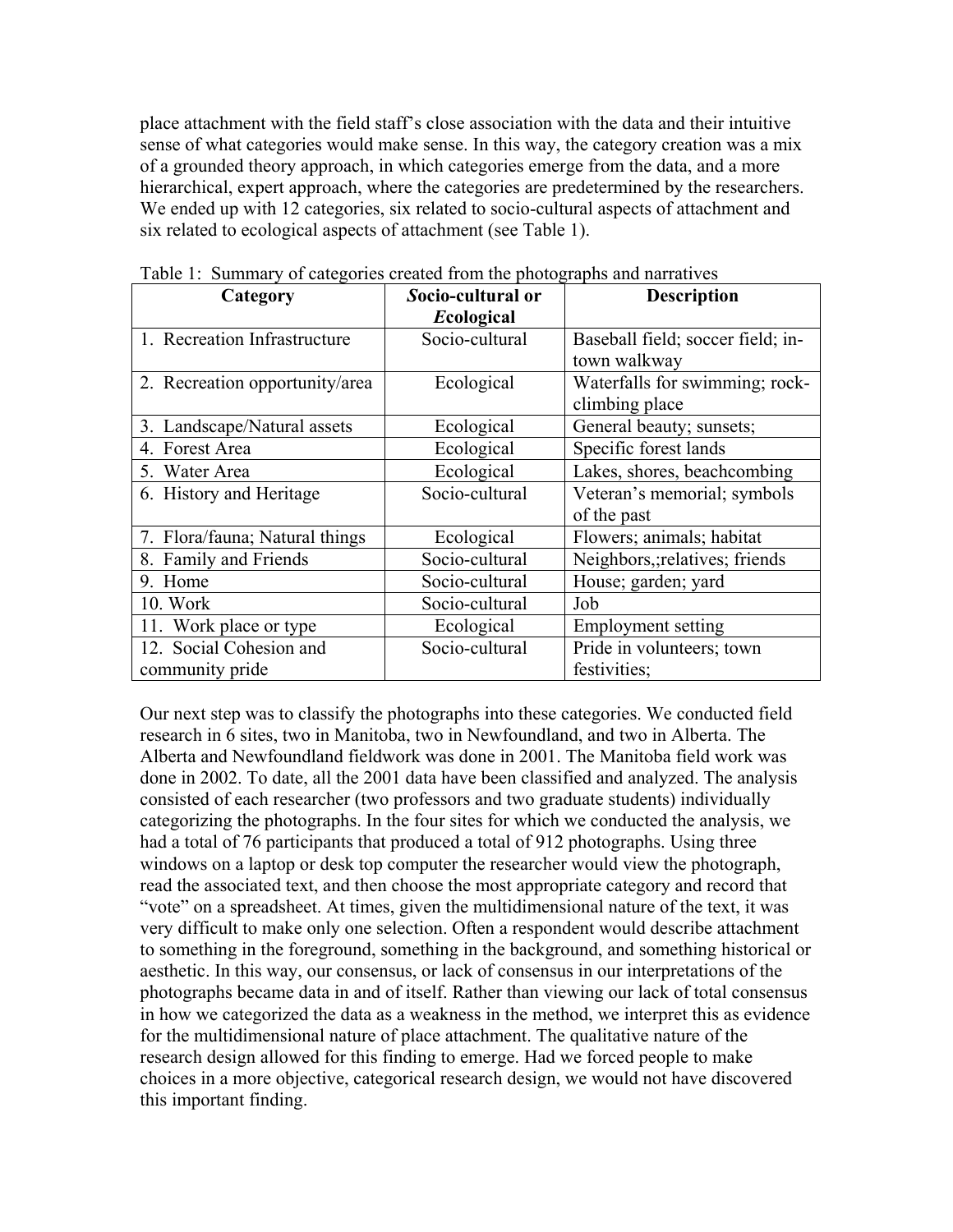#### Key Deliverables:

There have been a number of significant outputs of this project and some are still in progress. Perhaps most importantly, the project offered training opportunities to two graduate students. One student, Marke Ambard, recently graduated from the University of Alberta (Department of Rural Economy). He was involved with the project from the beginning. He conducted field work in the Alberta and Manitoba sites. His thesis involved a detailed exploration of the Alberta site data and he successfully defended his thesis in the fall of 2003 (Ambard 2003). The second student, Sara Wallace, commenced work on the project as an undergraduate. She did field work in the Newfoundland sites and used that data for her undergraduate thesis in the Faculty of Forestry (Wallace 2002). She then entered graduate school on another SFMN project, but she has continued to be involved with the sense of place work.

Over the last two years, as our data became available, we have presented results at several conferences. Actually, before the results were even in we were presenting our approach. In 2002 and 2003 we presented at four conferences – two in Canada and two in the United States. The conference participants represent a broad cross-section of the types of people we suspected would be interested in this work. We presented to foresters, forest scientists, and other researchers interested in sustainable forest management at the SFM Network's own conference in Edmonton in 2002 (Beckley et al. 2002). We also presented to both the International Symposium on Society and Resource Management (interdisciplinary social science audience) in Bloomington, Indiana (Stedman et al. 2002), and to the Rural Sociological Society (Beckley et al. 2002) at their annual meeting in Chicago. This past summer we presented results from the Newfoundland sites to the Rural Sociological Society at their annual meeting in Monteal (Wallace et al. 2003).

We currently have three manuscripts in the publication process. On is under review and two are scheduled to go for review by Febraury 2004. The first manuscript is a detailed explication of the photo-assisted research method. It comprises both a "how to" (we have received many enquiries from people interested in replicating the approach), and a selfcritical assessment regarding how the method could be improved. This paper will be submitted to *Society and Natural Resources*. The second manuscript is more data driven and involves intra and inter-community comparisons in the Newfoundland and Alberta sites. This manuscript will be submitted to the journal *Rural Sociology.* Finally, after one of our conference presentations, we were solicited to submit a manuscript to the *Journal of Leisure Research* for a special issue on innovative social science methods that involve photography (See Appendix 1 for a full listing of conference papers and journal manuscripts that have resulted from this project).

During and prior to the term of this research project both principle investigators had papers appear related to sense of place research. Dr. Stedman has published three articles in total, two that have been informed by this project, if not directly derived from its data. The first article examines sense of place in a forested setting in Wisconsin (Stedman 2003a), while the second outlines a research program to quantify aspects of sense of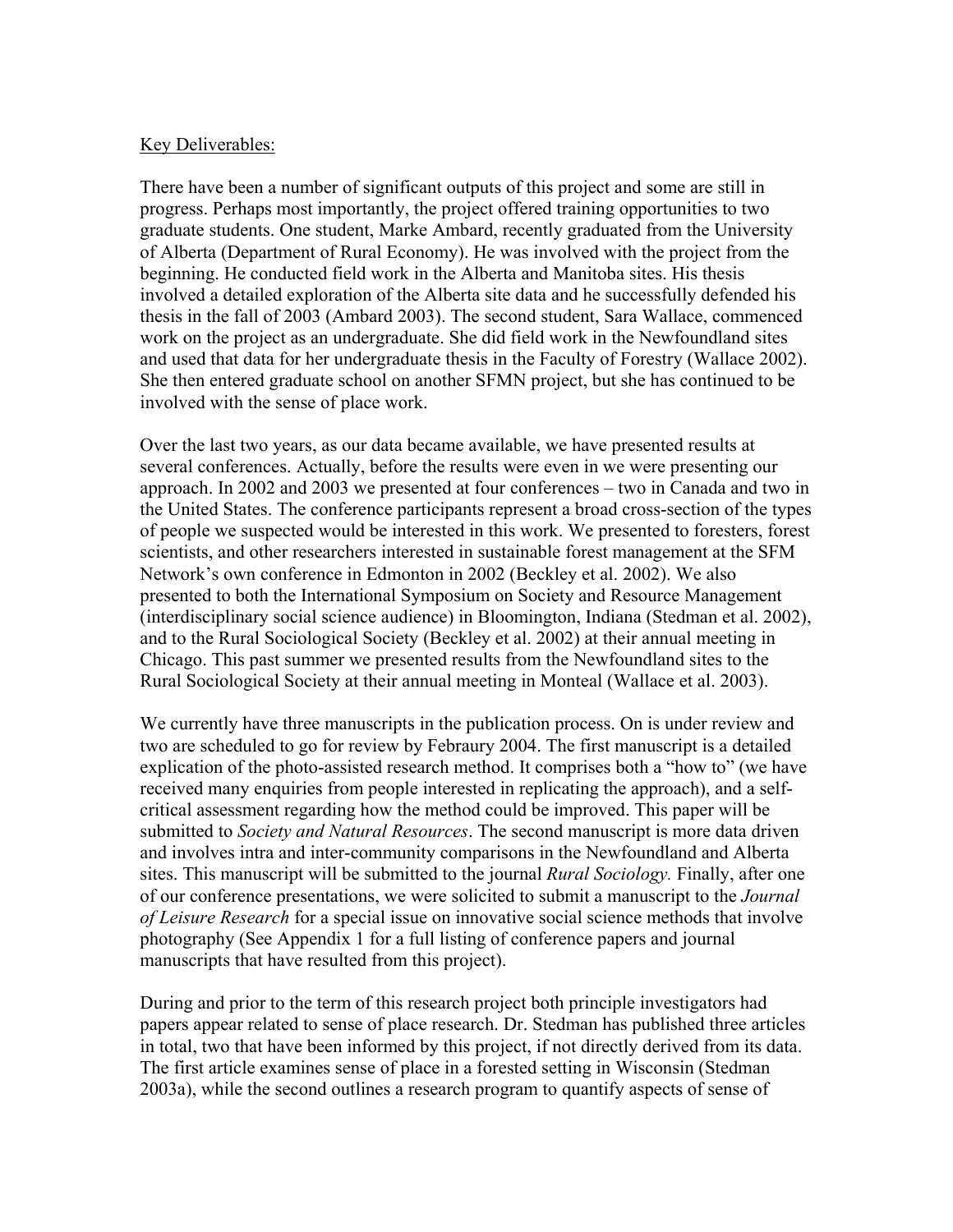place (Stedman 2003b). Dr. Beckley's paper is a theoretical piece on place attachment and factors that might affect it. This paper served the conceptual frame for the empirical work that we undertook (Beckley 2003). While it was written in 1998/99, it was only published this year. Dr. Stedman (1999) also has previous research in this subject area. The point of mentioning these earlier products is to demonstrate that we are becoming widely published in this area and are recognized as key contributors to this type of research in Canada and North America. The SFMN funding has solidified that status. Dr. Stedman has been hired by the U.S. Forest Service to organize a Sense of Place Planning Workshop in the Pacific Northwest Region in the summer of 2005 – another example of how this research will be put into action in a management context by an agency with land management responsibilities.

We received roughly half the funding that we asked for to conduct this research. As a result we needed to scale back our original research plan. In addition to the deliverables listed above, we originally intended to conduct a mail survey in our field sites to determine the degree to which our non-random, individual participants reflected the attachments and sense of place of their broader communities. The intent was to also create a dialogue between objective, survey type data, and the more subjective, photo/text data created through the photo-assisted method. The available funds did not permit us to pursue this angle of the research. As well, we intended to create a web-based data storage and retrieval system that would archive both photos and text on a map-based website. This would allow participants to see their own and others' contributions to the project. It would also depict the geographical distribution of the photographs. We believe that such a data storage system could be useful to forest managers insofar is it would identify key landscape features or areas of special significance, or simply specific places to which people have strong attachments. Both of these associated projects may still feature in our future research plans and programs.

#### Advancement in Knowledge on Sense of Place:

In the short literature review accompanying the original proposal for this research, we suggested our intent to integrate knowledge from two related, but distinct clusters of research that treated sense of place and place attachment. The first cluster derives from a sociological tradition of examining variables of community attachment. This research relies primarily on survey research methods. It also focuses on a number of key variables, determined by the expert researchers (e.g. length of residence, etc.). This literature has traditionally privileged socio-cultural factors in place attachment and has virtually ignored ecological sources of attachment.

The second cluster of studies derives from natural resource management and recreation studies of specific geographical places (parks, monuments, wilderness, etc.). This body of work deals with environmental or ecological variables explicitly (e.g. the biophysical attributes of specifics geographical places), but little, if any, emphasis is placed on sociocultural components of place attachment. In actuality, there are often strong interactions between these classes of variables.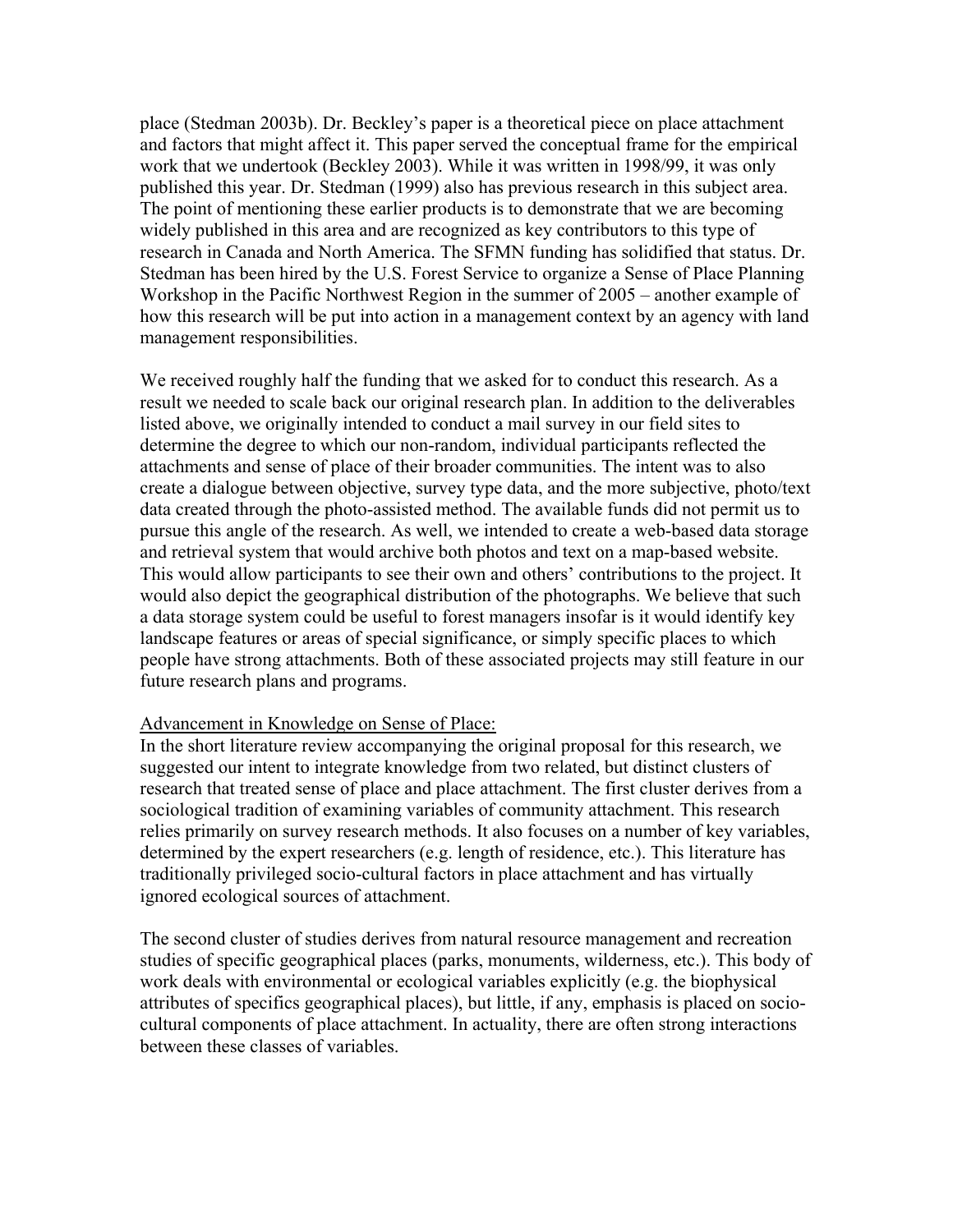Our research has extended the existing knowledge in two ways. First, we have tried to create a conceptual bridge between these two distinct literatures that endeavor to measure place attachment and community attachment empirically. Other conceptual work has made similar points with regard to the need to consider both components of attachment, but none of these, to our knowledge, have followed that up with suggestions of a method that would suitably capture both aspects of attachment. The photo-assisted method is the second major advancement of this work. It has created a great deal of interest around North America. The photo-assisted method that we have developed does not bias results toward one or the other type of attachment. Respondents are free of structural constraints inherent in survey research questions. We explicitly ask them to consider the balance between their attachment to ecological and socio-cultural factors and to distribute their choice of subjects in their photographs accordingly. The in-depth interviews, coupled with photographs creates a very rich and meaningful database. The narrative text or photographs alone are not nearly as powerful as the two together. The next challenge lies in being able to foster the use of such data in actual forest planning exercises.

#### Benefits to partners:

The benefits of this research to SFMN partners are relatively indirect, but that does not make them less important. This research was exploratory in nature. We attempted to discover the fundamental nature of sense of place and its constituent parts. There is more and more recognition that the publics' perceptions of forest management matter. Some managers (both government and industry) struggle with what they perceive to be a fickle public with capricious demands and preferences for forest management. Sometimes these managers attempt to deal with single issue problems with one dimensional solutions. For example, clear cut size limitations for aesthetic purposes. Our research, while not narrowly bound to address forest management per se, demonstrates that peoples' attachment to where they live are complex constructs that involve history (personal and collective), aesthetics, recreational preferences, preferences for certain types of wildlife, desire for meaningful work and social interactions with fellow residents and the like. Assent or dissent for existing forest management practices is likely to reflect this diversity of inter-related factors. Strategies to mitigate public discontent need to deal with the reality of this complexity.

A more direct benefit to forest managers is the possibility of adapting and applying our methodological tool in forest management and planning. We have already been approached by one SFMN partner about the possibility of doing a similar experiment with the photo-assisted method in a planning exercise. This will be explored further in the next section.

A third benefit to resource managers is the knowledge that forests, in and of themselves, comprise a relatively small component of residents' attachment to place. This does not mean that forests do not provide meaning, or play a role in place attachment, or that people would not care if they are mistreated or poorly managed. The point is that in relation to things like home, family, work, and even history, forests appear less important in residents' connection to their home communities. Those of us who work in the forest sector tend to elevate the importance of forests because they provide more meaning and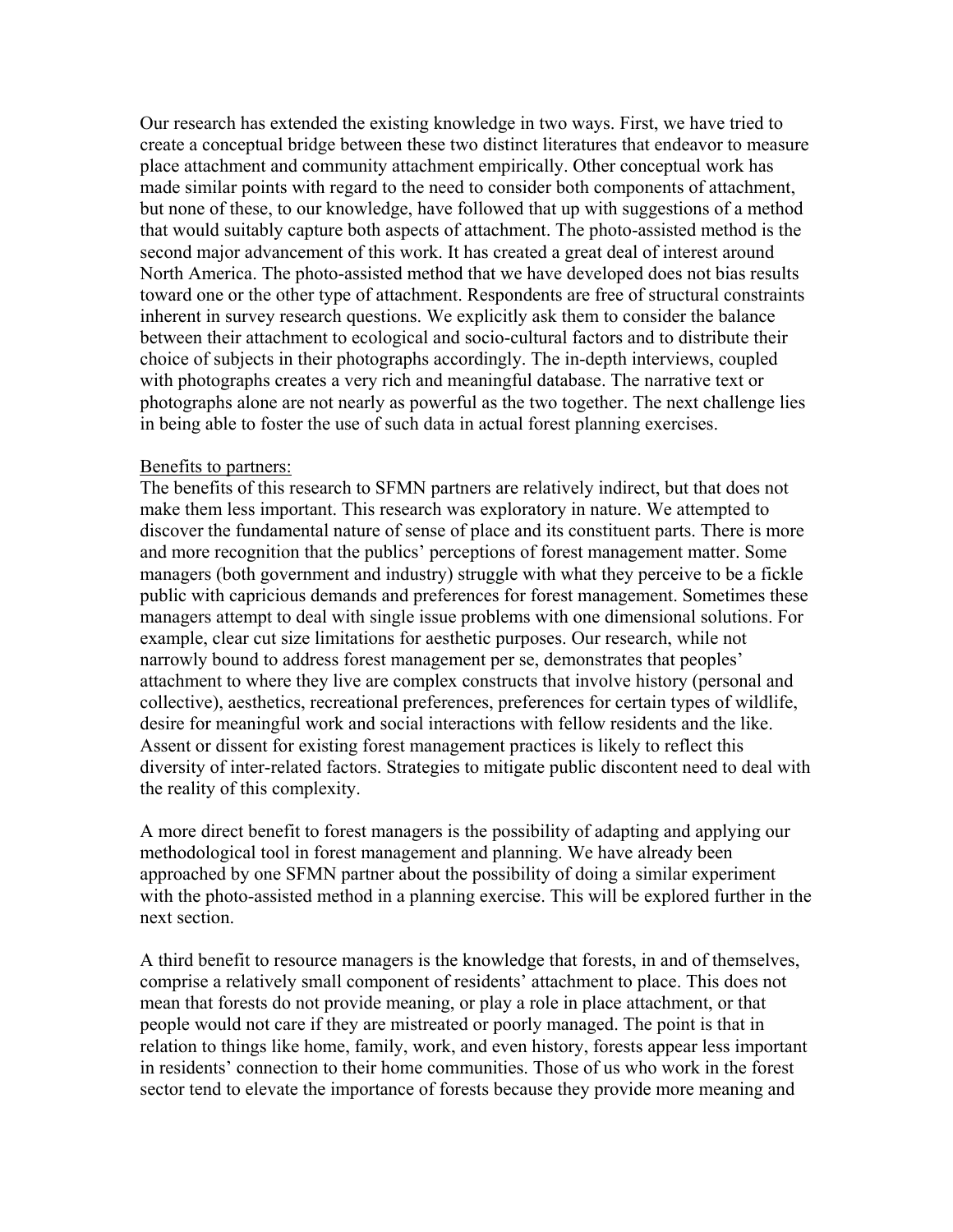play a larger role in our own lives. In a sense this research provides a bit of a reality check given that our research participants were drawn from all walks of life and were not exclusively people who work in forestry, or who are interested in forest policy or planning. To regular citizens, forests, in and of themselves, are *relatively* unimportant. Foresters tend to view this as a "bad news" story, but we tend to interpret this differently.

#### Management and policy implications and future follow-up:

The management implications of the above observation and interpretation (e.g. that people care less about forests in relation to other factors that provide meaning and attachment to place in their lives) are not that all is well in the world of forestry and that there is no need to innovate with respect to developing new and better tools for involving the public in forest management and planning. For those foresters who lament the absence of an informed and active public (and they are legion), we feel that our photoassisted method represents a great tool for incorporating public input into forest planning. This observation comes in part from this funded project, but also from Dr. Beckley's project on public involvement in Newfoundland. Through that project we have perceived persistent problems in recruiting and maintaining the interest of a broad spectrum of stakeholders in forest planning activities. The groups that we observed participating in forest planning in 2002 were small, relatively homogenous, and were mostly comprised of government, industry representatives and several directly affected stakeholders (such as commercial outfitters). Few members of the general public become involved in forest planning. We believe that a modified version of the photo-method could be developed and used more explicitly in a forest planning context.

Foresters are very familiar with maps as well as with concepts such as variable retention harvests. The public, is much less experienced with maps, particularly GIS maps that may depicts a wide range of forest attributes. As well, you could describe to an individual the difference between cutblocks with straight edges or irregular edges, or retention harvests with 12% or 30% residual structure (either in clumps or scattered across a cutblock), but these have little meaning to the average citizen. The technical nature of forest planning, the language used, and the tools employed can all be confusing and off-putting to citizens. We feel that the photo-method has great potential to democratize and invigorate public involvement in forest planning. Giving cameras to stakeholders with the directive to photograph what they like and don't like on the landscape, either in terms of stand structure, age class or forest practices, could provide valuable information for planners. Erdle and Sullivan (1999) argue that if the public can express their forest values in terms of these variables, foresters can deliver the goods. We believe that photo-methods could be a powerful tool to help the public (and/or specific stakeholders) express their forest values (general) and management preferences (specific) in terms that make sense to them, but also terms that foresters can actually use to create improved management prescriptions. This adaptation of our method could represent a real form of democratic participation in action.

The reaction we have received to the photo-method has been so positive, from both the public and forest managers that we intend to pursue a modified version of this tool in future research. However, we would like to tie that research to a real planning exercise,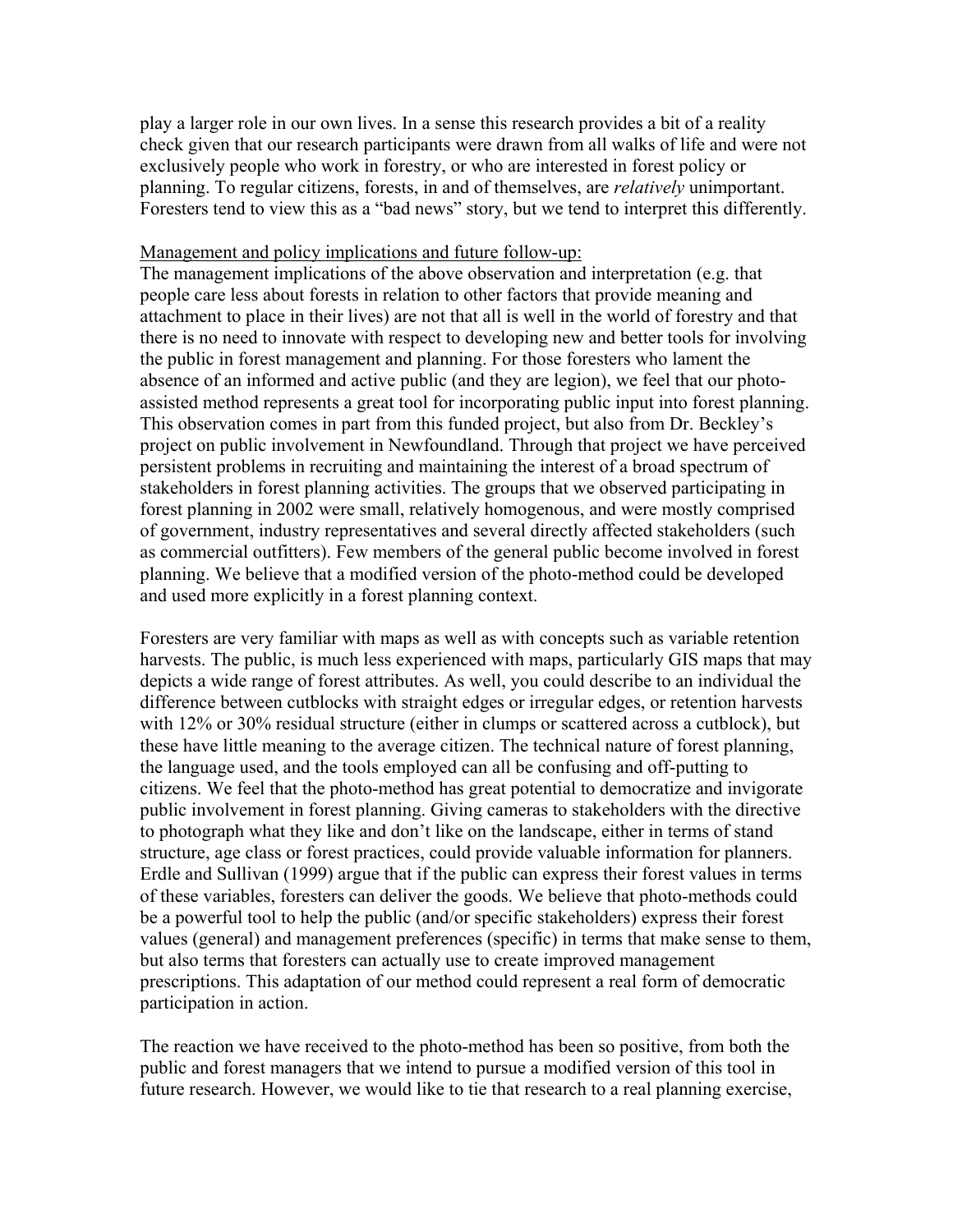using SFMN partners and licenses to test the efficacy of such a tool. There will be several challenges, in recruitment of participants, articulating the assignment, in devising concrete and usable information from the output for managers (what does the sum total of the photos imply for management?), etc. However, the experience gained from implementing one iteration the photo-method will prove invaluable for such an experiment. We already have several ideas for how we would improve some technical aspects of the method. For example, rather than using disposable cameras, we would use digital cameras. And instead of having the respondents take the photographs first, and on their own, with interviews to follow, we have the field researcher accompany the participant and conduct the interviews regarding the photographs as they are taken. Participants would still be provided with a set of their photographs and encouraged to show up to the planning meetings with their photographs and to be prepared to discuss them. However, even if they do not choose to attend the meeting, their preferences are recorded, and points of interest or values at risk may be digitized for use in GIS mapping. As well, there will be the accompanying narrative explaining why the subjects of the photographs are important to them, what types of harvesting they prefer, which wildlife are important to them, etc.

#### Acknowledgements

We would like to thank Adam Dick (student at UNB), the Canadian Legion Hall in Deer Lake, staff at the Deer Lake and Rocky Harbour municipal offices, Fred Pittman from Parks Canada in Rocky Harbour, the Deer Lake family resource center, The Rural Sociological Society, and of course our participants in all sites.

#### References:

Ambard, M. 2003. A Photo-Assisted Exploration of Sense of Place in Hinton and Jasper, Alberta. Masters Thesis. University of Alberta.

Beckley, T. M. 2003. The relative importance of socio-cultural and ecological factors in attachment to place. In Understanding Community-Forest Relations. L. Kruger (ed.). USDA Forest Service. General Technical Report PNW-GTR-566. pp.105-126.

Beckley, T. M., R. C. Stedman, M. Ambard, and S. Wallace. New methods for understanding sense of place. Advances in forest management: From Knowledge to Practice. Sustainable Forest Management Network. Edmonton, AB. November 2002.

Beckley, T. M., R. C. Stedman, M. Ambard, and S. Wallace. 2002. New methods for understanding sense of place. In: *Advances in forest management: From knowledge to practice*. T. Veeman et al. (eds.). Edmonton, AB 2002. Sustainable Forest Management Network. Pp. 267-273

Beckley, T. M. and R. Stedman. New methods for articulating sense of place. Rural Sociological Society, Annual Meeting, August 2002. Chicago, IL.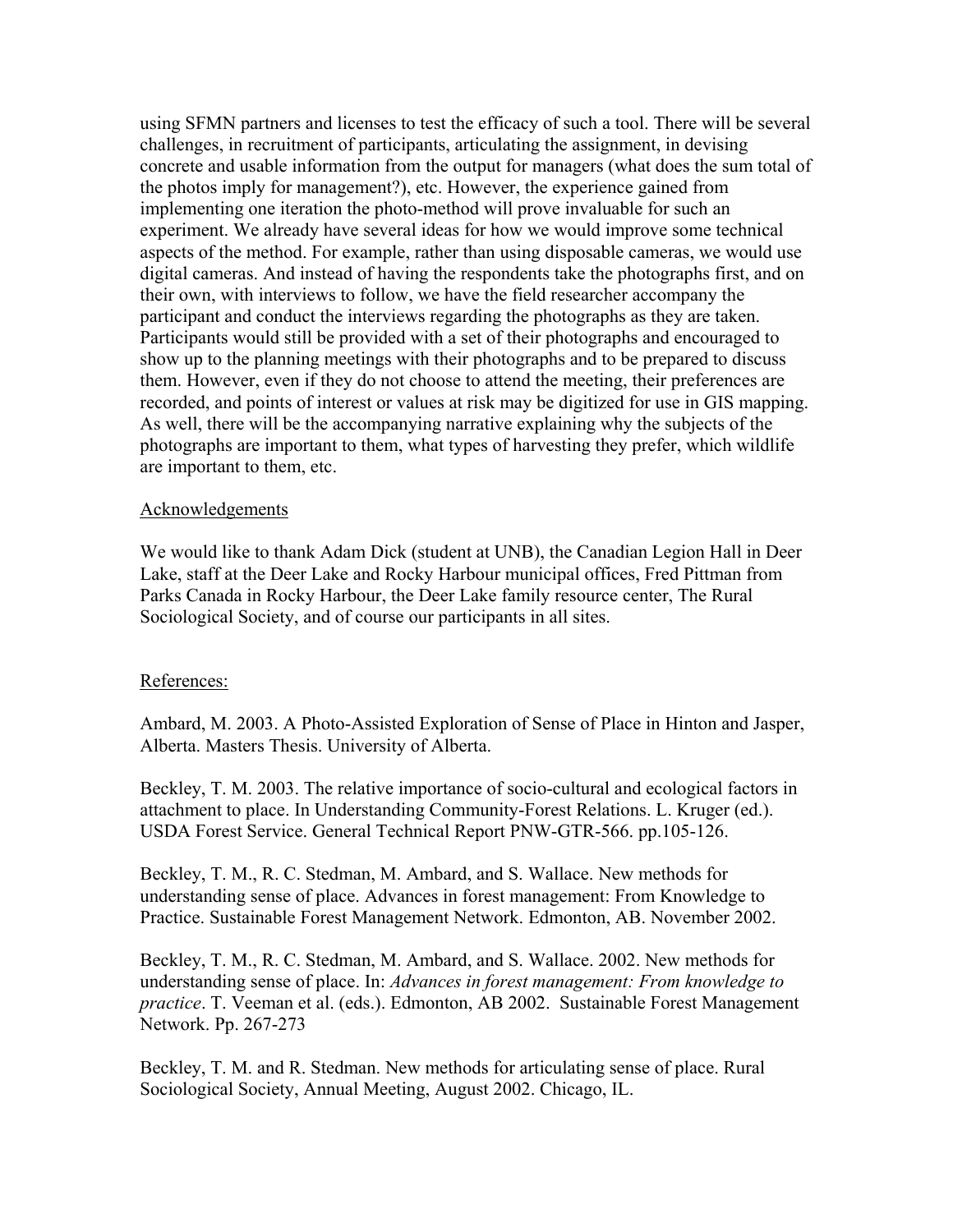Beckley, T. M., R. C. Stedman, S. Wallace, and M. Ambard. Socio-cultural and ecological dimensions of attachment to place: Results from a photo-assisted method. Rural Sociological Society Annual Meeting. Montreal.

Erdle, T. A. and M. Sullivan. Forest management design for contemporary forestry. *The Forestry Chronicle.* 74:83-90.

Stedman, R. C. 1999. Sense of place as an indicator of community sustainability. *The Forestry Chronicle*. 75(5):765-770.

Stedman, R. C. and T. Beckley. 2002. A picture and a 1000 words: Sense of place through photo interpretation. International Symposium on Society and Resource Management. Bloomington, IN.

Stedman, R. C. 2003a. Sense of place and forest science: Toward a program of quantitative research. *Forest Science.* 49(6):822-829.

Stedman, R. C. 2003b. Is it really just a social construction?: The contribution of the physical environment to sense of place. *Society and Natural Resources.* 16(8):671-684.

Wallace, S. 2002. Forest users sense of place: Implications for forest management. Undergraduate thesis. Faculty of Forestry and Environmental Management. University of New Brunswick.